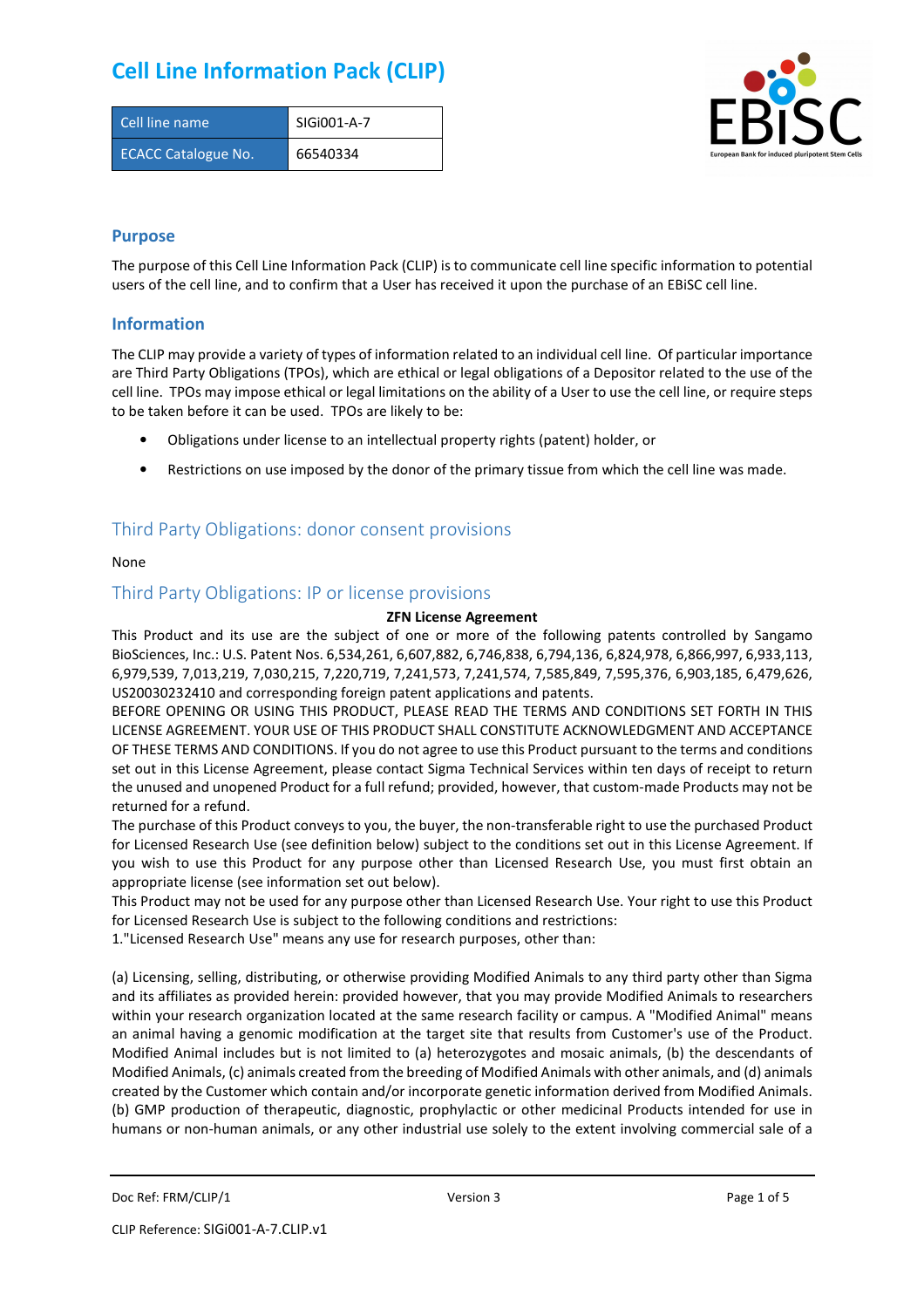| Cell line name             | SIGI001-A-7 |
|----------------------------|-------------|
| <b>ECACC Catalogue No.</b> | 66540334    |



Product or service. If a molecule or any derivative of such molecule is used in or administered to humans, then the production of such molecule shall be deemed to be GMP production and therefore in violation of this License Agreement;

(c) use for gene targeting and/or gene regulation to modify the genome of a plant cell, plant, or plant cell culture (in each case, whether constituting or derived from a vascular or non-vascular plant), or alter the nucleic acid or protein expression in a plant cell, plant, or plant cell culture. "Non-vascular" plants shall include but not be limited to algae, moss, and fungi; and

(d) modification or reverse-engineering of the Product in any way or creating any derivatives or sequence variants thereof.

2. Any transfer of the Product, its components, or any materials made through the use of this Product, including Modified Animals and recombinant proteins expressed, manufactured or otherwise produced by or on behalf of you, to any third party shall be made pursuant to a material transfer agreement that includes the terms of this License Agreement and that requires such third party to comply with all such terms that are applicable to you under this License Agreement. Notwithstanding the foregoing:

(a) the Product or materials made through use of the Product, including Modified Animals and recombinant proteins expressed, manufactured or otherwise produced by or on behalf of you, may be transferred by you to your legal affiliates or bonafide third party contractors performing paid work on your behalf, with the exception of creation of Modified Animals, provided the use by such third party contractors is limited to performance of work for you; and

(b) you may donate Mice that are Modified Animals as defined above ("Modified Mice") to The Jackson Laboratory, a licensed distributor of Modified Mice.

3. You may not transfer the Product or materials made through use of the Product to third party contractors performing paid work on your behalf for the purposes of creation of Modified Animals.

4. Your right to use the Product will terminate immediately if you fail to comply with these terms and conditions. You shall, upon such termination of your rights, destroy all Product, Modified Animals, and components thereof in your control, and notify Sigma of such in writing.

5. You may not use the Product to support the filing of a patent application in any country in the world that contains claims directed to the Product or its uses.

For information on purchasing a license to this Product for purposes other than Licensed Research Use, contact your local Sigma Sales representative, who will refer you to the proper licensing representative, or in the USA call 800-325-3010.

For information on donating Modified Mice to The Jackson Laboratory, please visit their website at: http://www.jax.org/grc/index.html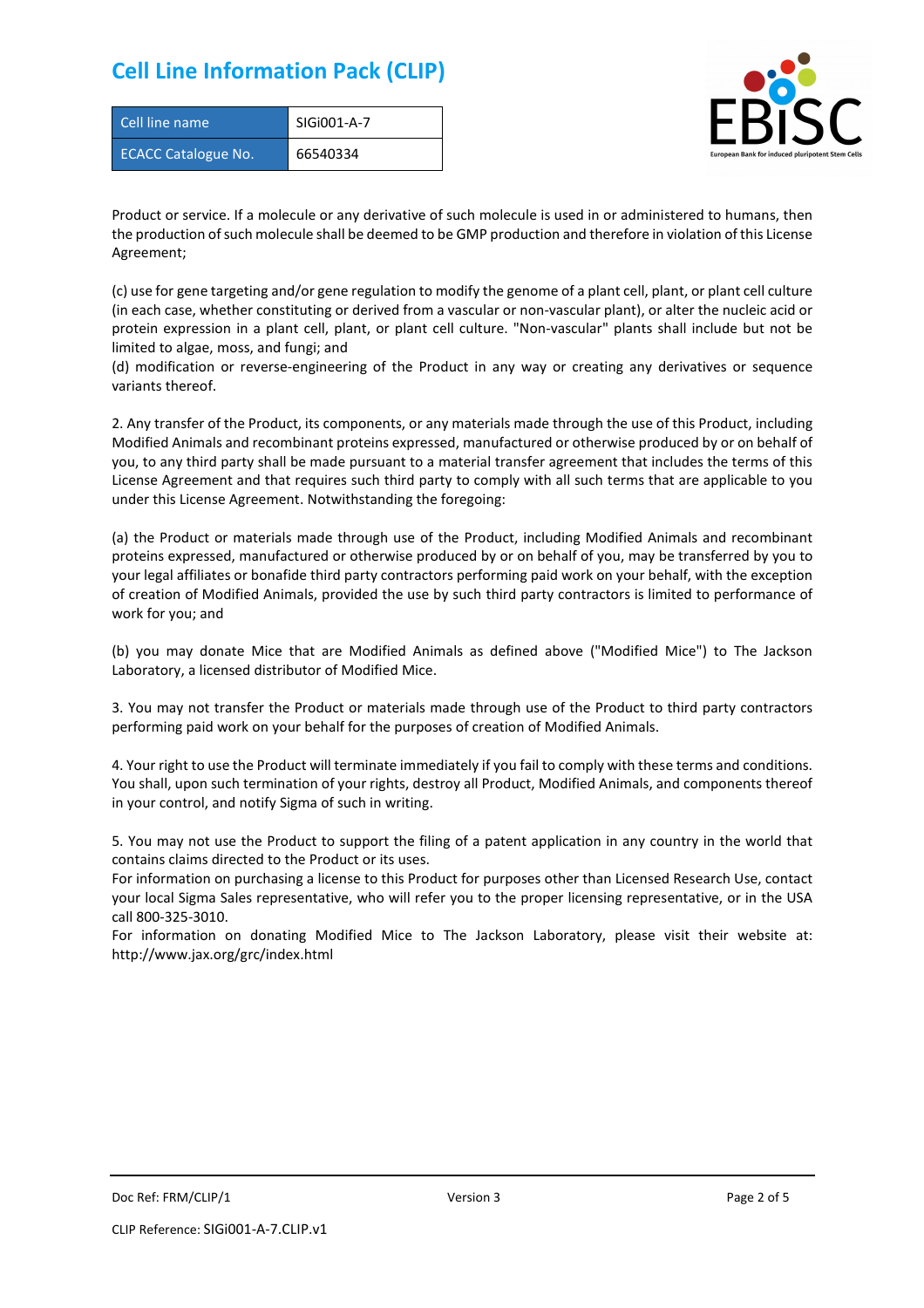| Cell line name             | SIGi001-A-7 |
|----------------------------|-------------|
| <b>ECACC Catalogue No.</b> | 66540334    |



#### **Kyoto (iPS-AJ) Label License**

Customer Notice

- 1. SA Licensed Pluripotent Products- [Licensed iPS Cells and Licensed iPS Cell Kit Products (components used to produce iPS Cells)]
	- (i) End User shall not use SA Pluripotent Products and its derivatives for uses other than for End User's internal research use; End User may not use the SA Pluripotent Products and its derivatives for Commercial Purpose\*.
	- (ii) If End User wishes to use SA Pluripotent Products and its derivatives for Commercial Purpose, End User shall contact AJ to negotiate a requisite license.
	- (iii) End User shall not transfer, sell or supply any SA Pluripotent Products and its derivatives to Third Parties, except that End User may transfer SA Pluripotent Products and its derivatives solely to bona-fide collaborators and/or sub-contractors who perform research activities excluding Commercial Purpose\*solely for End User's research (but not for End User's financial gain) on behalf of and under the direct control of the End-User.
	- (iv) End User shall not use SA Pluripotent Products and its derivatives for administration and use for humans/animal therapeutic, diagnostic and/or prophylactic purposes including but not limited to clinical applications, cell therapy, transplantation, and/or regenerative medicine.
	- (v) No other right, express or implied is conveyed by the sale of SA Pluripotent Products.

\*Commercial Purpose includes use of the SA Pluripotent Products and its derivatives, (i) for the manufacture of related products (i.e., culture medium and equipment) distributed or sold to a Third Party; (ii) to provide a service, information or data to a Third Party; and (iii) for screening commercially active compounds for the purpose of developing the compound for commercial sale.

#### 2. Licensed Differentiated Cells

(i) End User shall not use Licensed Differentiated Cells for uses other than for End User's internal research use. For clarity, End User is allowed to use Licensed Differentiated Cells for research use in screening applications including but not limited to high-throughput screens inclusive of small molecules, antibodies, proteins, peptides, miRNAs, and large molecule screening.

Doc Ref: FRM/CLIP/1 Version 3 Page 3 of 5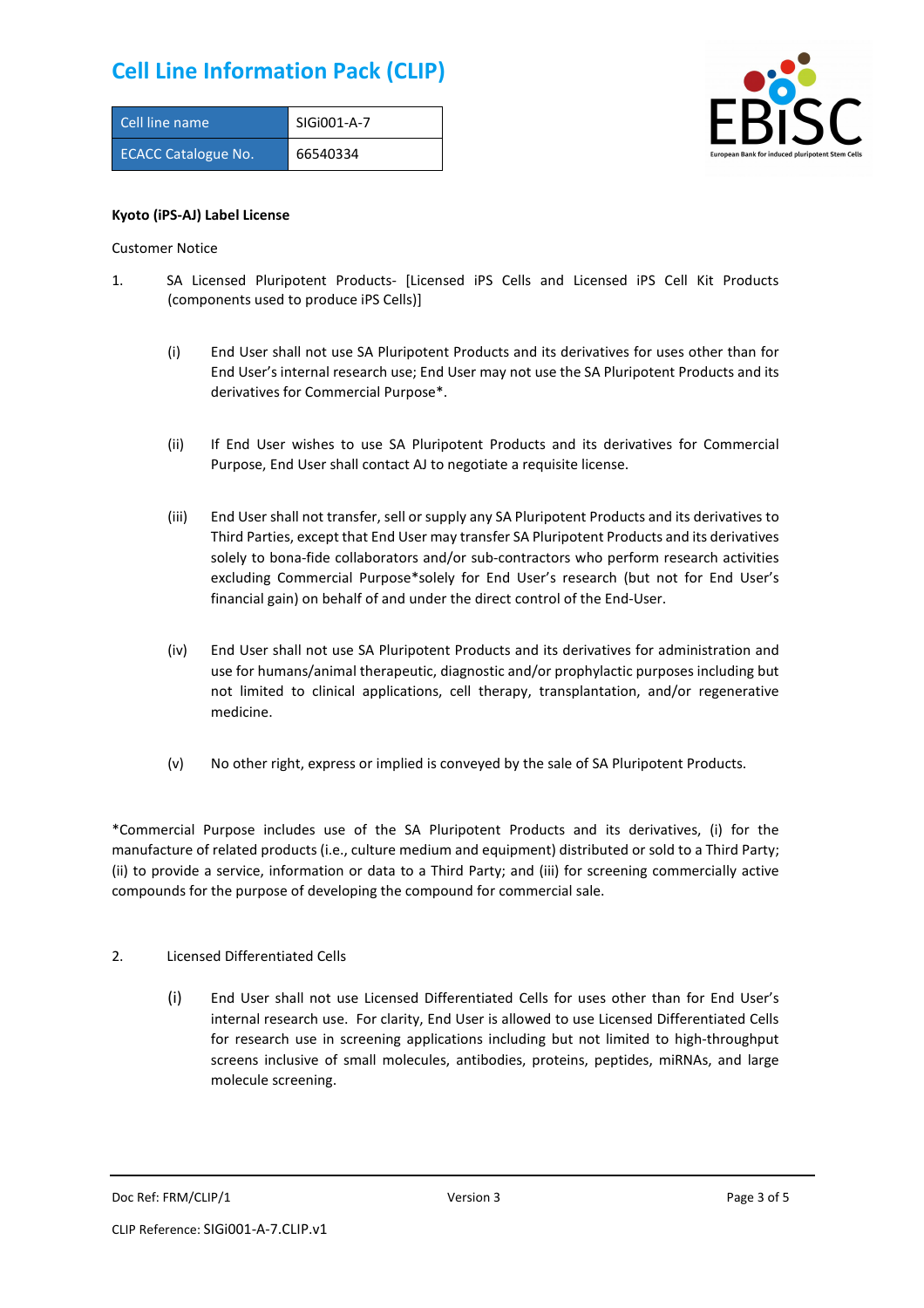| Cell line name             | SIGI001-A-7 |
|----------------------------|-------------|
| <b>ECACC Catalogue No.</b> | 66540334    |



- (ii) End User may transfer, distribute or supply Licensed Differentiated Cells to Third Parties in accordance with section 2(iii) of the Customer Notice.
- (iii) End User shall not use Licensed Differentiated Cells for administration and use for humans/animal therapeutic, diagnostic and/or prophylactic purposes including but not limited to clinical applications, cell therapy, transplantation, and/or regenerative medicine.
- (iv) No other right, express or implied is conveyed by the sale of Licensed Differentiated Cells.